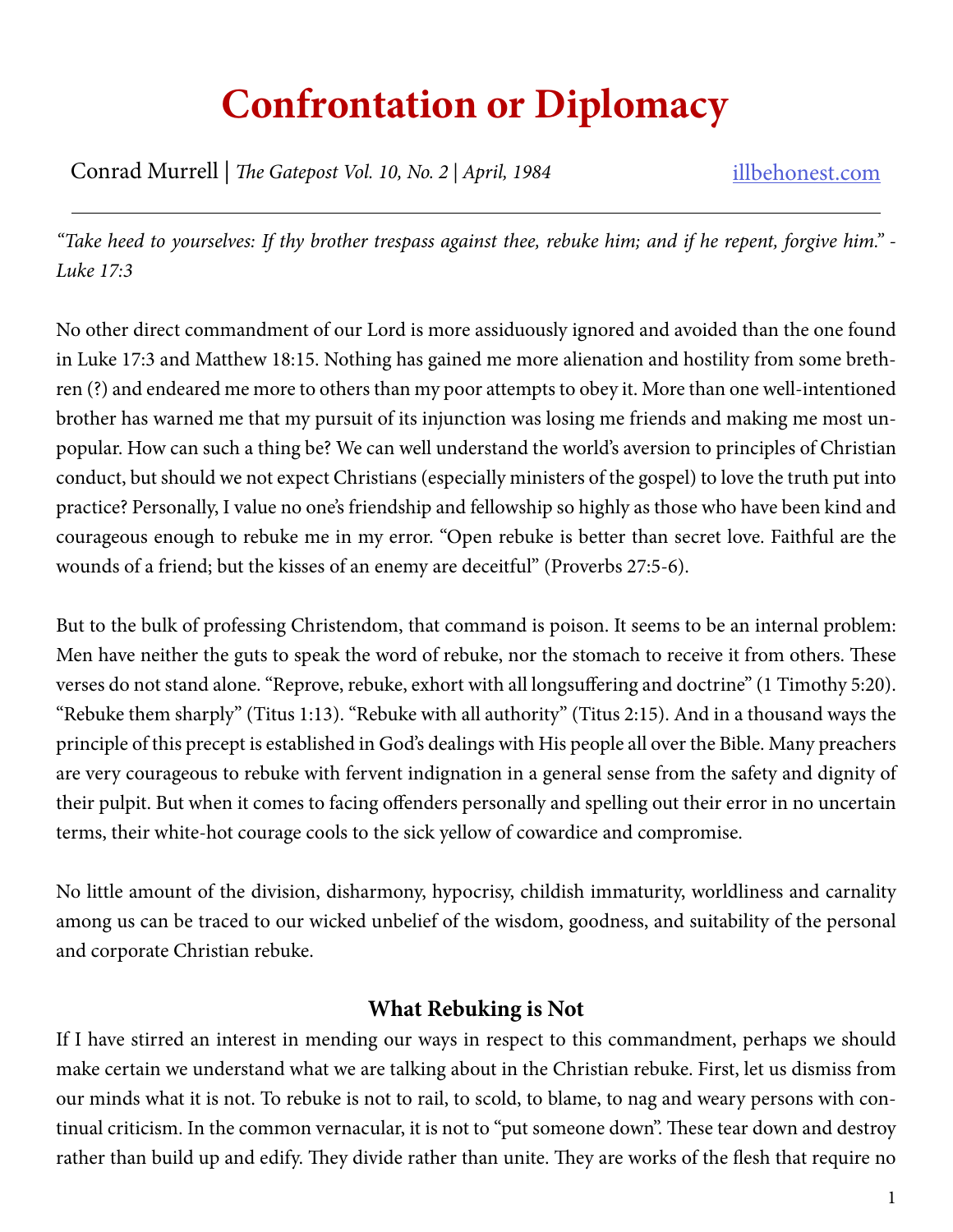grace – only malice, selfishness, pride, strife and envy. We must be vigilant that the Christian rebuke is free from any fleshy taint.

In the New Testament the word is translated from two Greek words. The first one is epitimao, which literally means to "set a weight upon". It means to charge, to make incumbent, to demand action. It urges response. The other word is elegcho, which means to convict, to bring to a guilty verdict. It has the connotation of convincing a person of his error.

One other word deserves some close attention. In regard to the Cretans, Paul urges Timothy to "rebuke them sharply that they may be sound in the faith" (Titus 1:13). "Sharply" is translated from the Greek apotomos, which literally means cuttingly, severely. The usual religious mentality thinks of sharp, cutting language that inflicts pain as unChristian and to be avoided at all cost. But it is clear here that precisely that sort of communication is what is needed to ground some people in the faith. Having made that point we should take care that such severe tones are not the normal and common way of rebuke. Paul writes to the defiant and uncooperative Corinthians, pleading their repentance lest he should be compelled to use sharpness when he comes (2 Corinthians 13:10). At the same time he points out that this is a God-given power to be used carefully to edification and not destruction.

#### **What Rebuking Is**

To rebuke, then, is to confront a brother with his offence or his error. It is to spell it out to him in no uncertain terms, letting him know precisely what it is. It will not do to simply tell him that he is being offensive or that his attitude is bad, or that he has fallen into error, that what he is doing is not right, without pointing out precisely what the trouble is. That offense or error must be made clear to be so in light of the Scriptures. It will not do to say we do not like what he is saying or doing, or that in our opinion he is wrong about something, or that he has hurt our "feelings" about something. The genuine Christian will bow to the authority of the word of God. He may not be so quick to consider the validity of your complaint if it is only a matter of your personal tastes and opinions.

The rebuke, to be profitable, must be more than a registered complaint: It must be constructive, must urge strongly toward corrective action. If what he is doing is wrong, then he should be told what is right and given such Biblical injunction so as to provoke him to correct his ways, and, if necessary, make apologies, confessions and restitution.

If the person being rebuked is sluggish, obstinate, not easily moved, then sharpness and severity is in order. Some sensitive souls may respond with the slightest suggestion; others move only with a cry of alarm and naked warnings. Such measures, as are necessary, to provoke a response should be taken.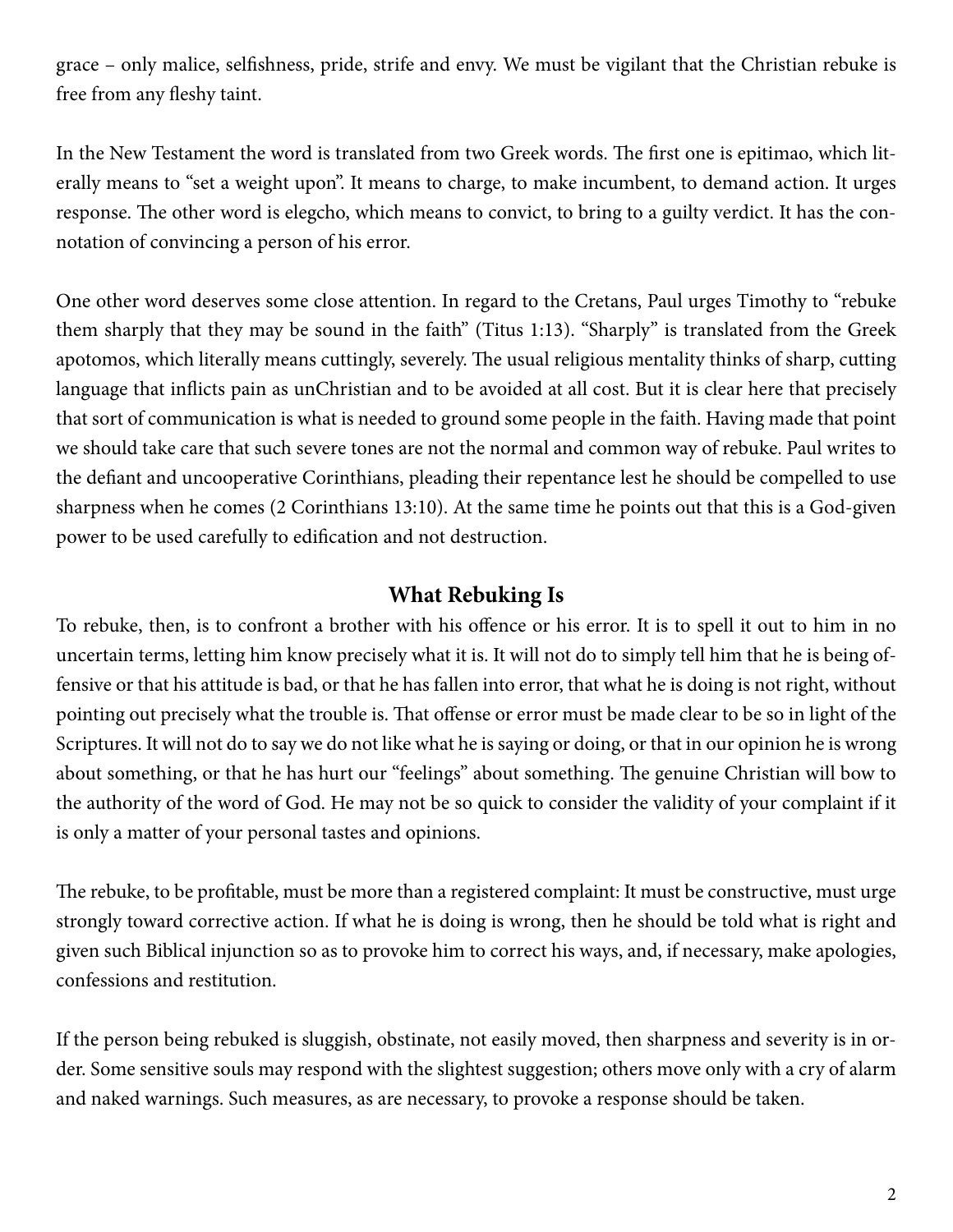# **When is the Right Time to Rebuke?**

When should such rebuke and reproval be made? Generally speaking, when any brother errs or goes astray and we have opportunity of helping him. Luke 17:3 and Matthew 18:15 speak of a personal offense. The offended brother is to take the initiative and tell the offender. If the offender repents, reconciliation is made and the matter is settled without anyone else being involved. If he does not, then the church is brought into it until he either repents or is excluded from fellowship.

But suppose the brother has not offended me, He has only hurt another person. Am I meddling in something not my business by rebuking him about that? If so, then so was Nathan when he rebuked David for his sin against Uriah and Bathsheba. And Paul, when he withstood Peter for his offense against Gentile Christians. The Bible abounds with such accounts.

General sin is to be rebuked. A brother overtaken in a fault is to be "restored in the spirit of meekness". He who persists in sin is to be "rebuked before all that others may fear". This ought to be done, not only in preaching to a general congregation, but if necessary, in personal confrontation.

If a brother is teaching doctrinal error, if he is misusing and misinterpreting the Scripture, then there is double urgency that he be reproved and corrected, for his false teaching will corrupt and harm others.

## **The World's Way is Diplomacy**

Sorrowfully, this is not the course that we usually take. Rather than do what the Bible says and confront men with their error and undertake direct corrective measures, we take the world's way. The Biblical way is confrontation; the world's way is diplomacy. Confrontation is the way of truth, honesty, exposure, light, hurt, cleansing, correction. It is pursued in tears, sorrow, heartache, and at the risk of being rejected. Diplomacy is the way of smiles, lies, cover-up, hypocrisy, deceit, external show and false peace.

We take the world's way because we pay more attention to the politicians, businessmen and humanitarians than we do the prophets of the Lord. We have watched worldly men smile, flatter and embrace those whom they hate while they were secretly sliding a knife between their ribs until we have learned to do it quite well ourselves. Our minds have been seduced by the educational institutions of this world into swallowing its philosophy. We read the world's literature and feed on its philosophy more than we read the word of God and feed on its truth. The underlying philosophy of the world is that men are basically good, want to do what is right, do not need drastic change and should not be hurt. The truth according to the word of God is that men are basically bad, self-centered, wrong, need radical transformation (even bornagain Christians are in a transformation process), must be wounded that they may be healed.

We take the way of diplomacy because we shrink from the prospect of being disliked, unloved, or worse,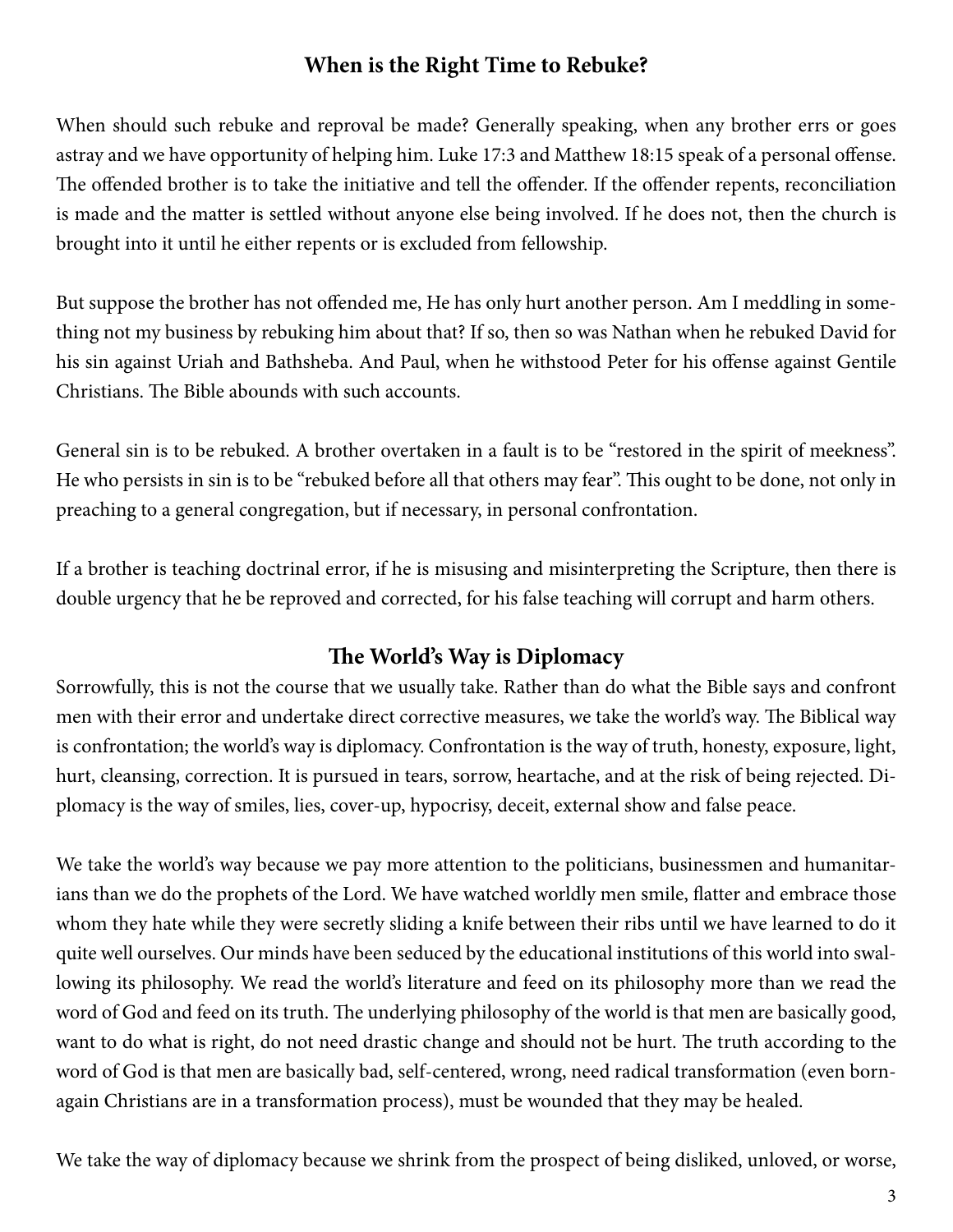being thought unloving. Our fellowship is small enough. We do not want to lose any of the few friends we have. So we simply ignore a person's sin or error if it isn't hurting us too badly. If he hurts us enough, however, we will grumble to others about him and hope they will correct him. This will usually fester and grow into outright railing and slander, and there will ultimately be a loss of fellowship anyway. But not before it has infected and diseased a greater part of the whole church.

# **Why Rebuking is Often Avoided**

There is another reason this scriptural practice has been avoided. Christians are not gracious and wise enough to receive a correcting reproof. Spiritual standards of church members today have sunk so low that Biblical discipline backfires. My advisers were right. An attempt to practice Biblical restoration of erring brothers loses you friends. This is true even of preachers. I traveled 400 miles once in an attempt to help a brother pastor who was about to lose some good people over an unscriptural stand he had taken. He has resented me ever since. Another young preacher once asked me to let him know if I ever saw or heard him doing or saying anything in which he needed correction. When the time came, however, he was so filled with "spiritual" pride and in love with his error that he has never forgiven me for my doing what he requested in a more humble state.

Men will not be corrected, because they will not bow to the word of God. Faced with the Bible, they will twist its clear meaning in order to sanction their error. Or they will claim special direct revelation as their authority. It is impossible to correct such as these. They have become their own law, and their own prejudiced minds are their sole rule of faith and practice.

In others, the culprit is more ignorance and pre-taught error, a lack of knowledge of principles of Biblical interpretation. One particular missionary, who is manifestly a man of deep love and faith in God, a highly principled and hard-working servant of the Lord, was preaching in a Bible Conference. Although he was sincere and earnest in what he said, his preaching revealed a gross ignorance of Bible hermeneutics. As a consequence, he was making a horrible misuse of the word of God. I offered my help in directing him into a better understanding of the use of the Holy Scriptures. His answer was this: "When I got saved God gave me the Holy Spirit as my teacher, and I have not needed any man to teach me since then." Well, the Bible says if any man be ignorant, let him be ignorant. This one, though sincere, still is.

We have known many such precious brothers, however, who first became angry and rejected correction, but later, upon learning sound principles of Biblical interpretation, and upon being delivered from their delusions, have joyfully received the truth and abandoned their error. These "lost" friends have been restored, dearer than ever.

But we ought to practice this corrective reproof regardless of the cost. The cost for not practicing it is far too high. Consider them.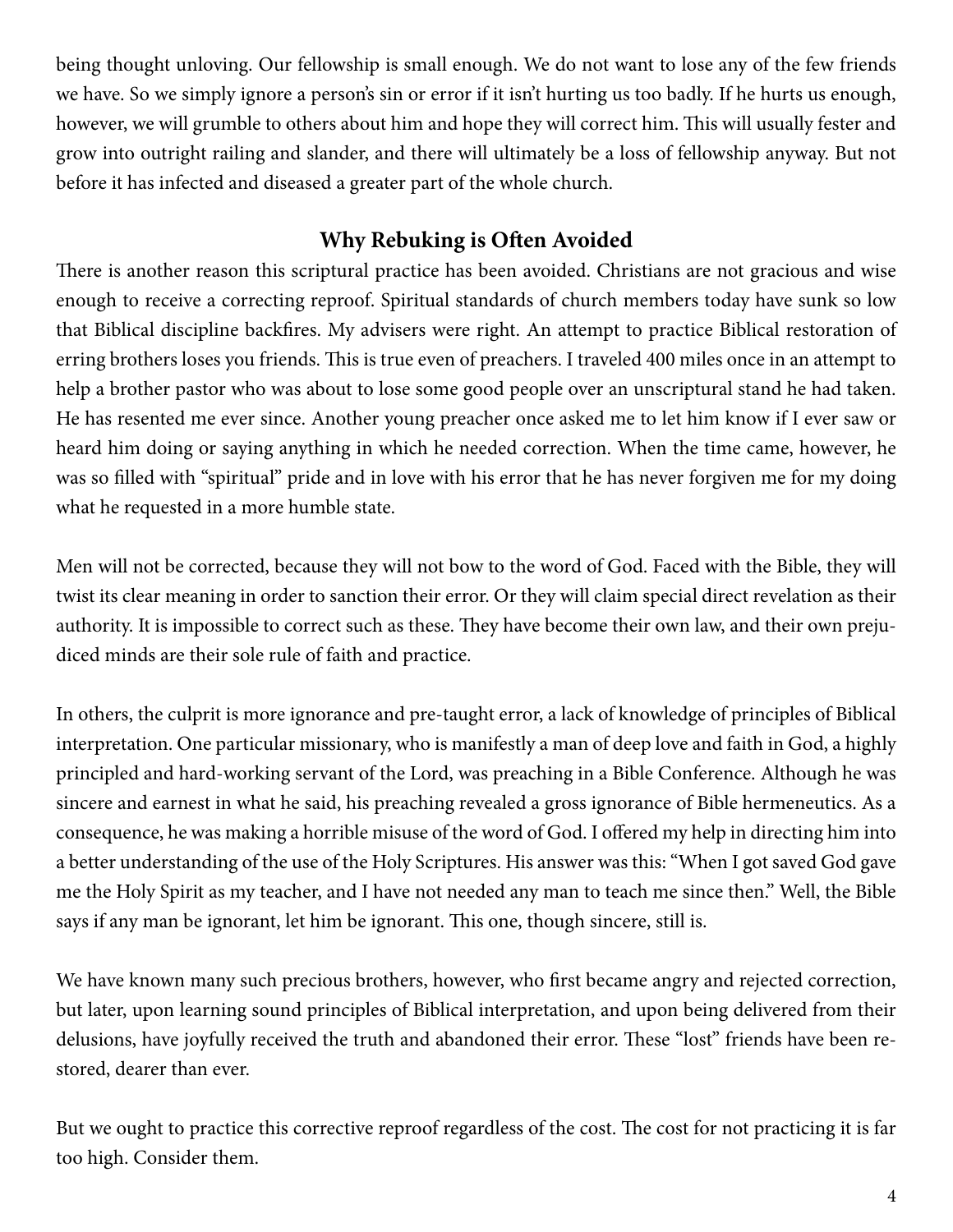#### **The Damage Done When We Don't Rebuke**

The erring and offending brother continues in his sin. He is denied spiritual growth. Being unreproved, he has no cause to not consider his ways approved. He not only continues, but grows worse. He hurts and misleads more people.

Unity in the church is disrupted. Offenses, unhealed, fester into resentment and bitterness. Whisperings and backbitings begin, factions form, hatreds well up, mountains grow from molehills and the church splits.

The general spiritual standards of the church are dragged down. A little leaven leaveneth the whole lump. A spirit of hypocrisy and shallowness prevails. The word of God becomes hated instead of loved, for it is constantly uncovering what men are trying to cover. Trust is lost. Delusion sets in. The church apostatizes and dies. It may continue to grow. Sometimes growth is even accelerated because of its worldliness. It becomes an impressive and respected institution in the community. But it is a hollow shell. That is why a big-shot preacher in a big church will never allow a scandal to be brought to light if he can help it. He is sitting on a dozen of them at any particular moment. Obedience to this command of the Lord would bring the whole corrupt mess tumbling down.

Five years ago I was speaker at a seminar sponsored by a friend who is a well-known Bible teacher and author. Alarmed about the direction he was taking in a particular area of spiritual warfare, I wrote him a letter warning him that he was being drawn into the occult and would destroy his family and ministry. He paid no heed. This week his daughter called, asking prayer for him. He is a spiritual and physical wreck, and he has misled untold hundreds.

# **The Great Benefits of Correction**

Consider, on the other hand, the great benefits to be reaped from obeying this unpopular injunction. "Let him know that he which converteth the sinner from the error of his way shall save a soul from death, and shall hide a multitude of sins" (James 5:20). "Rebuke a wise man and he will love thee" (Proverbs 9:8). "If he shall hear thee, thou hast gained thy brother." "If he neglect to hear the church, let him be unto thee as an heathen man and a publican."

## **How People Often Respond to Rebuke**

One of two things will happen when the erring person is openly confronted with his offense. He will hear it and repent, or he will reject it and become hardened in his own way. If the first occurs, he has learned something. The experience may have been costly, painful and embarrassing, but it has abounded to his experiential sanctification and spiritual growth. The breach between brethren has been healed and ties are stronger than ever. Love has triumphed over error and pettiness. Truth has shed light on error, and one